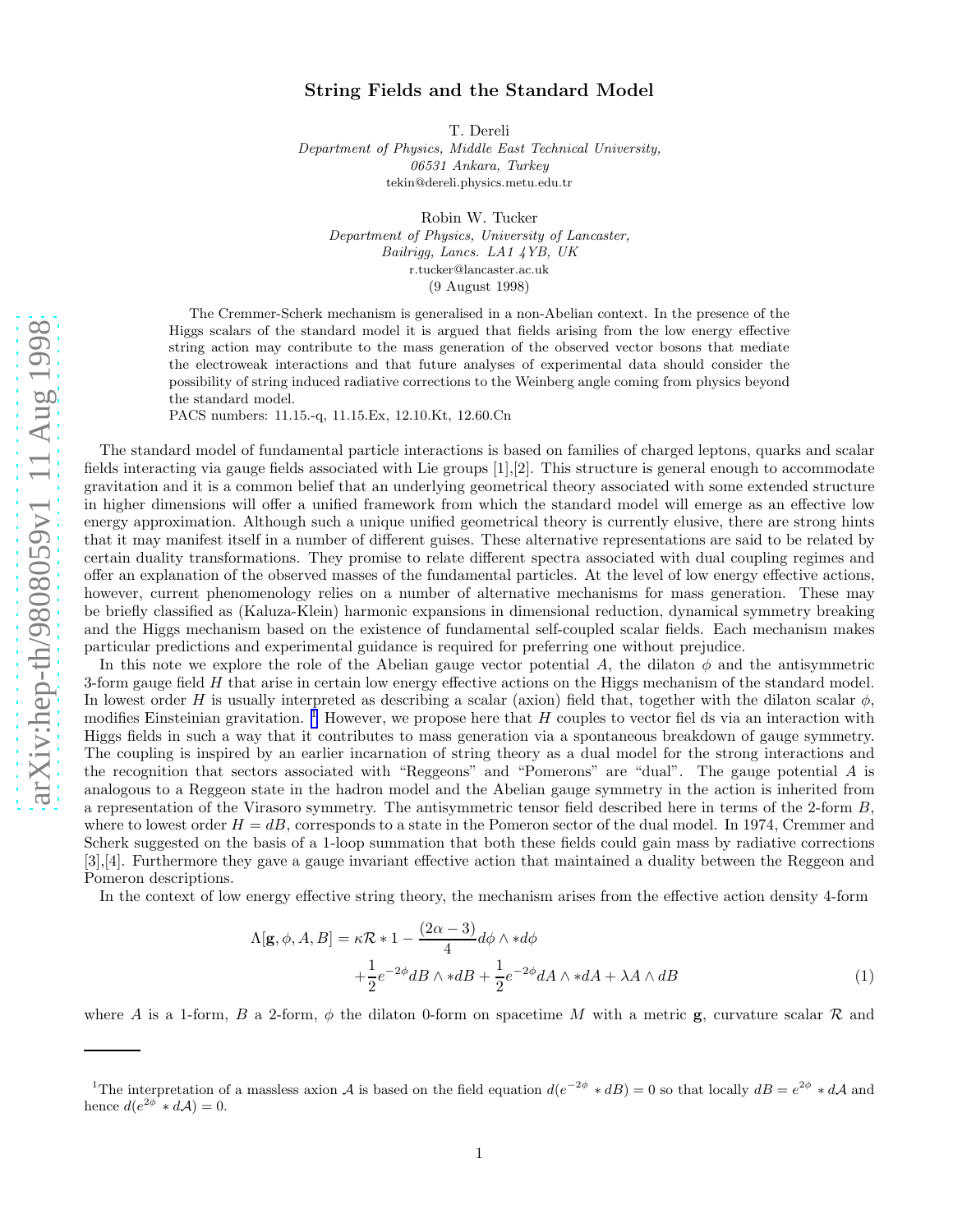associated Hodge map  $*$ . The action  $\int_M \Lambda$  is invariant under the Abelian gauge symmetries  $A \to A + df_0$ ,  $B \to B + df_1$ where  $f_0$  and  $f_1$  are arbitrary 0 and 1 forms, respectively. In terms of the Weyl scaled metric  $\hat{\mathbf{g}} = e^{-\phi} \mathbf{g}$ , with the corresponding Hodge map  $\star$  and curvature scalar  $\hat{\mathcal{R}}$ , the effective action may be written

$$
\int_{M} \{e^{-\phi}(\kappa \hat{\mathcal{R}} \star 1 - \frac{\alpha}{2} d\phi \wedge \star d\phi + \frac{1}{2} dB \wedge \star dB) + \frac{1}{2} e^{-2\phi} dA \wedge \star dA + \lambda A \wedge dB\}.
$$
\n(2)

In this form one can make contact with low energy effective axi-dilaton gravity when  $\lambda = 0$  [5], [6]. Having established this link, we concentrate next on the dynamics of the field system  $\{\phi, B, A\}$  in a flat Minkowski background (the implications for the gravitational sector will be discussed elsewhere):

$$
d(e^{-2\phi} * dA) + \lambda dB = 0,\t\t(3)
$$

$$
d(e^{-2\phi} * dB) - \lambda dA = 0,\t\t(4)
$$

$$
d * d\phi = \frac{2}{(2\alpha - 3)} e^{-2\phi} (dB \wedge * dB + dA \wedge * dA). \tag{5}
$$

Since  $M$  is topologically trivial (3) and (4) imply

$$
d\tilde{A} = \lambda e^{2\phi} * \tilde{B},\tag{6}
$$

$$
d\tilde{B} = \lambda e^{2\phi} * \tilde{A},\tag{7}
$$

in terms of the variables  $\tilde{A} = A - \frac{1}{\lambda} df_0$ ,  $\tilde{B} = B - \frac{1}{\lambda} df_1$  in the gauge equivalence classes [A] and [B], respectively. One may fix gauges by taking solutions with particular  $f_0$  and  $f_1$ . Remarkably the entire theory can be described in terms of either the fields  $\{\phi, \vec{A}\}$  or  $\{\phi, \vec{B}\}$ . Each description refers to a different dual sector of the same theory. Moreover, in terms of the  $\{\phi, \hat{A}\}$  description the theory admits a vector field satisfying the dilaton-Proca system:

$$
d(e^{-2\phi} * d\tilde{A}) + \lambda^2 e^{2\phi} * \tilde{A} = 0,
$$
\n(8)

$$
d * d\phi = -\frac{2\lambda^2}{(2\alpha - 3)} e^{2\phi} \tilde{A} \wedge * \tilde{A} + \frac{2}{(2\alpha - 3)} e^{-2\phi} d\tilde{A} \wedge * d\tilde{A}.
$$
 (9)

These equations admit a "vacuum" solution  $\tilde{A} = 0$ ,  $\phi = \phi_0$  for some constant  $\phi_0$ . Linearising about this solution with  $\tilde{A} = \epsilon A^{(1)}, \phi = \phi_0 + \epsilon \phi^{(1)}$  yields

$$
d * dA^{\tilde{(1)}} + \lambda^2 e^{4\phi_0} * A^{\tilde{(1)}} = 0,
$$
\n(10)

$$
d * d\phi^{(1)} = 0,\tag{11}
$$

showing that the Abelian gauge field acquires a mass  $\mu_0 = \lambda e^{2\phi_0}$ . In a similar way the theory has a dual description in terms of  $\{\phi, \tilde{B}\}$ :

$$
d(e^{-2\phi} * d\tilde{B}) - \lambda^2 e^{2\phi} * \tilde{B} = 0,
$$
\n(12)

$$
d * d\phi = -\frac{2\lambda^2}{(2\alpha - 3)} e^{2\phi} \tilde{B} \wedge * \tilde{B} + \frac{2}{(2\alpha - 3)} e^{-2\phi} d\tilde{B} \wedge * d\tilde{B},\tag{13}
$$

showing that the Kalb-Ramond 2-form field  $\tilde{B}$  also acquires a mass  $\mu_0$ .

The role of the fields  $\{\phi, \tilde{A}, \tilde{B}\}$  is elusive in the standard model. However, guided by the  $\tilde{A} \leftrightarrow \tilde{B}$  duality in the presence of the Cremmer-Scherk mechanism we propose that the Abelian gauge potential A be identified with the weak hypercharge gauge potential in the electroweak  $SU(2) \times U(1)$  gauge group and that the Cremmer-Scherk mass generation mechanism be generalised with the aid of the standard Higgs multiplet. The low energy effective action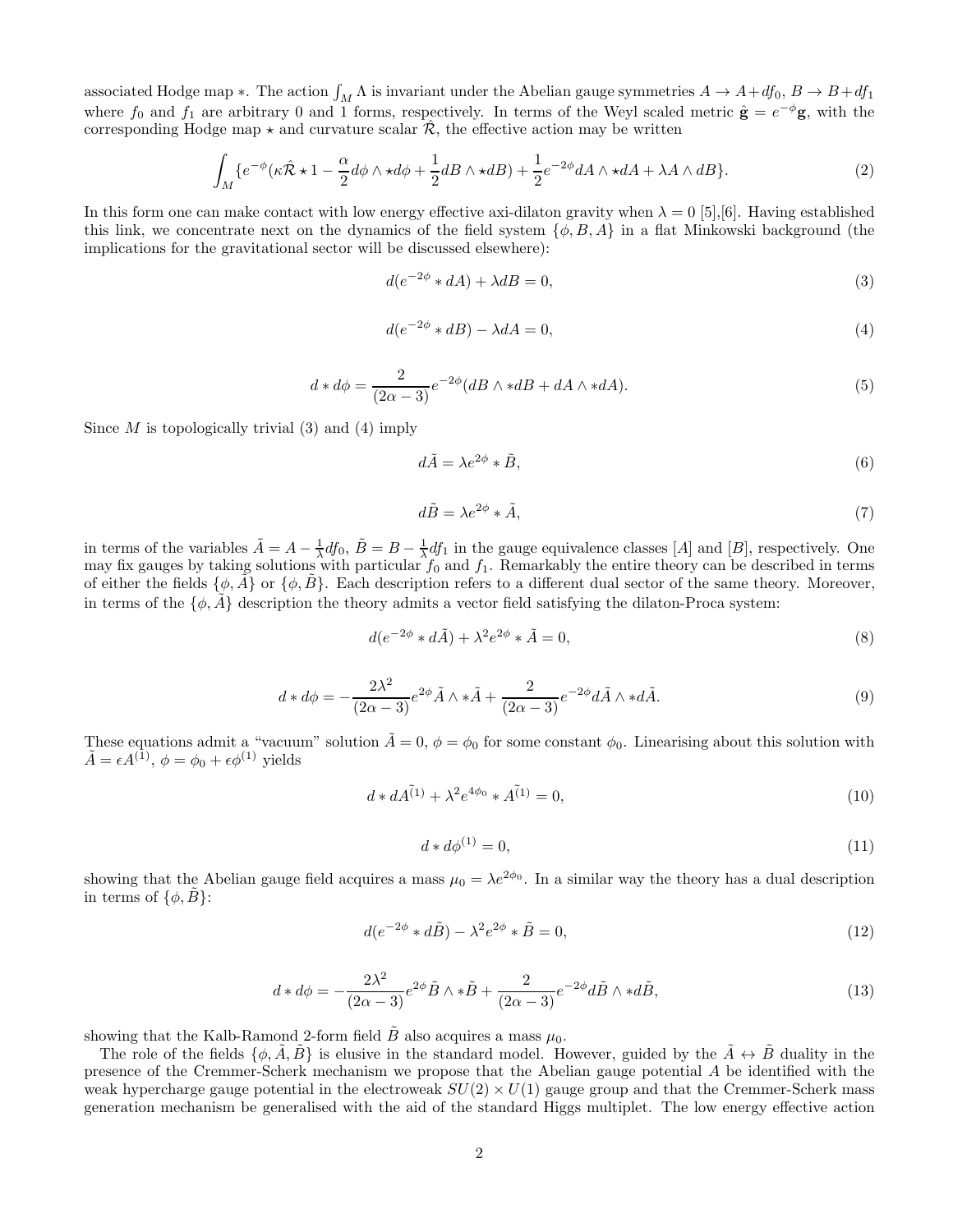density (for the bosonic sector of the standard electroweak model) now includes the Higgs isospinor  $\Phi$  and the  $SU(2)$ gauge potential A:

$$
\Lambda[\phi, A, B, \mathbf{A}, \Phi] = -\frac{(2\alpha - 3)}{4} d\phi \wedge *d\phi + \frac{1}{2} e^{-2\phi} dB \wedge *dB
$$
  
+ 
$$
\frac{1}{2} e^{-2\phi} \{ dA \wedge *dA + Tr(\mathbf{F} \wedge * \mathbf{F}) \}
$$
  
+ 
$$
\frac{1}{2} (\mathcal{D}\Phi)^{\dagger} \wedge * \mathcal{D}\Phi + i\lambda \Phi^{\dagger} \mathcal{D}\Phi \wedge dB + V(|\Phi|) * 1
$$
 (14)

where  $\mathbf{F} = d\mathbf{A} + g\mathbf{A} \wedge \mathbf{A}$  with  $\mathbf{A}$  an  $SU(2)$  Lie algebra (with basis  $\mathbf{T}_j$ ) valued 1-form and  $\mathcal{D}\mathbf{\Phi} = d\mathbf{\Phi} + g\mathbf{A}\mathbf{\Phi} + i\frac{g'}{2}A\mathbf{\Phi}$ with  $\mathbf{A} = A_j \frac{\mathbf{t}_j}{2i}$  $\frac{\mathbf{c}_j}{2i}$  in terms of the Pauli matrices  $\mathbf{t}_j$ . The dynamics of the fields  $\{\mathbf{A}, A\}$  arise from the field equations

$$
\mathbf{D}(e^{-2\phi} * \mathbf{F}) + g\lambda(\Phi^{\dagger} \frac{\mathbf{t}_j}{2} \Phi) \mathbf{T}_j dB + \frac{g}{2} * ((\mathcal{D}\Phi)^{\dagger} \frac{\mathbf{t}_j}{2i} \Phi - \Phi^{\dagger} \frac{\mathbf{t}_j}{2i} \mathcal{D}\Phi) \mathbf{T}_j = 0,
$$
\n(15)

$$
d(e^{-2\phi} * dA) - \frac{g'}{2} \lambda \Phi^{\dagger} \Phi dB - i \frac{g'}{4} * (\Phi^{\dagger} \mathcal{D} \Phi - (\mathcal{D} \Phi)^{\dagger} \Phi) = 0
$$
\n(16)

where  $\mathbf{D} = d + g\mathbf{A}$  with  $\mathbf{A}$  in the adjoint representation of  $SU(2)$ . In the Higgs vacuum  $\mathbf{\Phi} = (v, 0)^T$ , the new interaction  $i\lambda \Phi^{\dagger} \mathcal{D} \Phi \wedge dB$  becomes  $\frac{\lambda |v|^2}{2} (gA_3 - g'A) \wedge dB$  (cf. the interaction in (1)) and one expects that the mass generation for the vector fields will be modified. This is indeed the case. Expanding about the vacuum,  $\mathbf{\Phi} = (v, 0)^T$ ,  $\phi = \phi_0$ , with  $dB = i \lambda e^{2\phi} * (\Phi^{\dagger} \mathcal{D} \Phi)$ , the mass eigenstates are given by the equations

$$
d(e^{-2\phi_0} * dA_1) + \frac{g^2}{4}|v|^2 * A_1 = 0,
$$
\n(17)

$$
d(e^{-2\phi_0} * dA_2) + \frac{g^2}{4} |v|^2 * A_2 = 0,
$$
\n(18)

$$
d(e^{-2\phi_0} * dA_3) + \frac{\lambda^2}{4} e^{2\phi_0} g |v|^4 * (gA_3 - g'A) + \frac{g^2}{4} |v|^2 * A_3 - \frac{gg'}{4} |v|^2 * A = 0
$$
\n(19)

$$
d(e^{-2\phi_0} * dA) - \frac{g'}{4}|v|^2(\lambda^2 e^{2\phi_0}|v|^2 + 1) * (gA_3 - g'A) = 0.
$$
 (20)

A straightforward diagonalisation of these equations shows that the physically charged eigenstates  $\{W^{\pm}, Z^0, \gamma\}$  have masses

$$
M_{W^{\pm}} = e^{\phi_0} \frac{g}{2} |v|,\tag{21}
$$

$$
M_{Z^0} = \frac{e^{\phi_0}}{2} |v| \sqrt{(g^2 + g'^2)(1 + \lambda^2 e^{2\phi_0} |v|^2)},
$$
\n(22)

$$
M_{\gamma} = 0 \tag{23}
$$

and

$$
\frac{M_{Z^0}}{M_{W^\pm}} = \sec \theta_W \sqrt{1 + \lambda^2 e^{2\phi_0} |v|^2}
$$
\n(24)

depends explicitly on the strength of the effective interaction of the Higgs field with the low energy string fields.

We have argued that the Cremmer-Scherk mechanism can be generalised in the presence of the Higgs fields of the standard model and that the fields arising from the low energy effective string action may contribute to the mass generation of the observed vector bosons that mediate the electroweak interactions. This result suggests that future analyses of experimental data should consider the possibility of string induced radiative corrections to the Weinberg angle coming from physics beyond the standard model [7].

The authors are grateful to TUBITAK for the support of this research. RWT is also grateful to the Department of Physics, Middle East Technical University for hospitality.